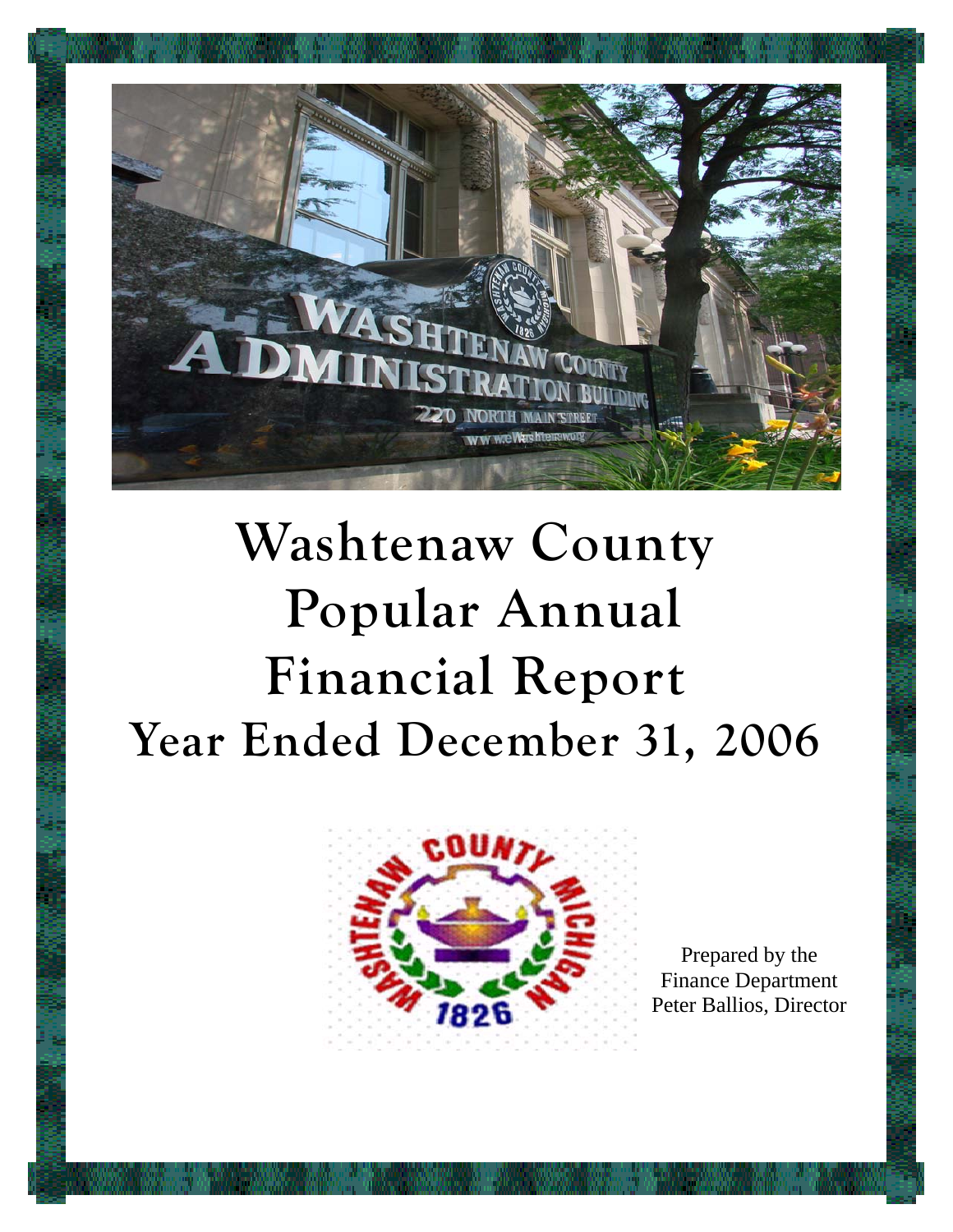## **Washtenaw County Board of Commissioners 2007-2008**



#### From left to right

**Bottom row**: Karen Lovejoy Roe (4), Conan Smith (10), Barbara Levin Bergman (8), Mark Ouimet (1), and Leah Gunn (9). **Top row**: Mandy Grewal (7), Ronnie Peterson (6), Ken Schwartz (2), Jeff Irwin (11), Rolland Sizemore Jr. (5), and Jessica Ping-Mills (3). (Elected District)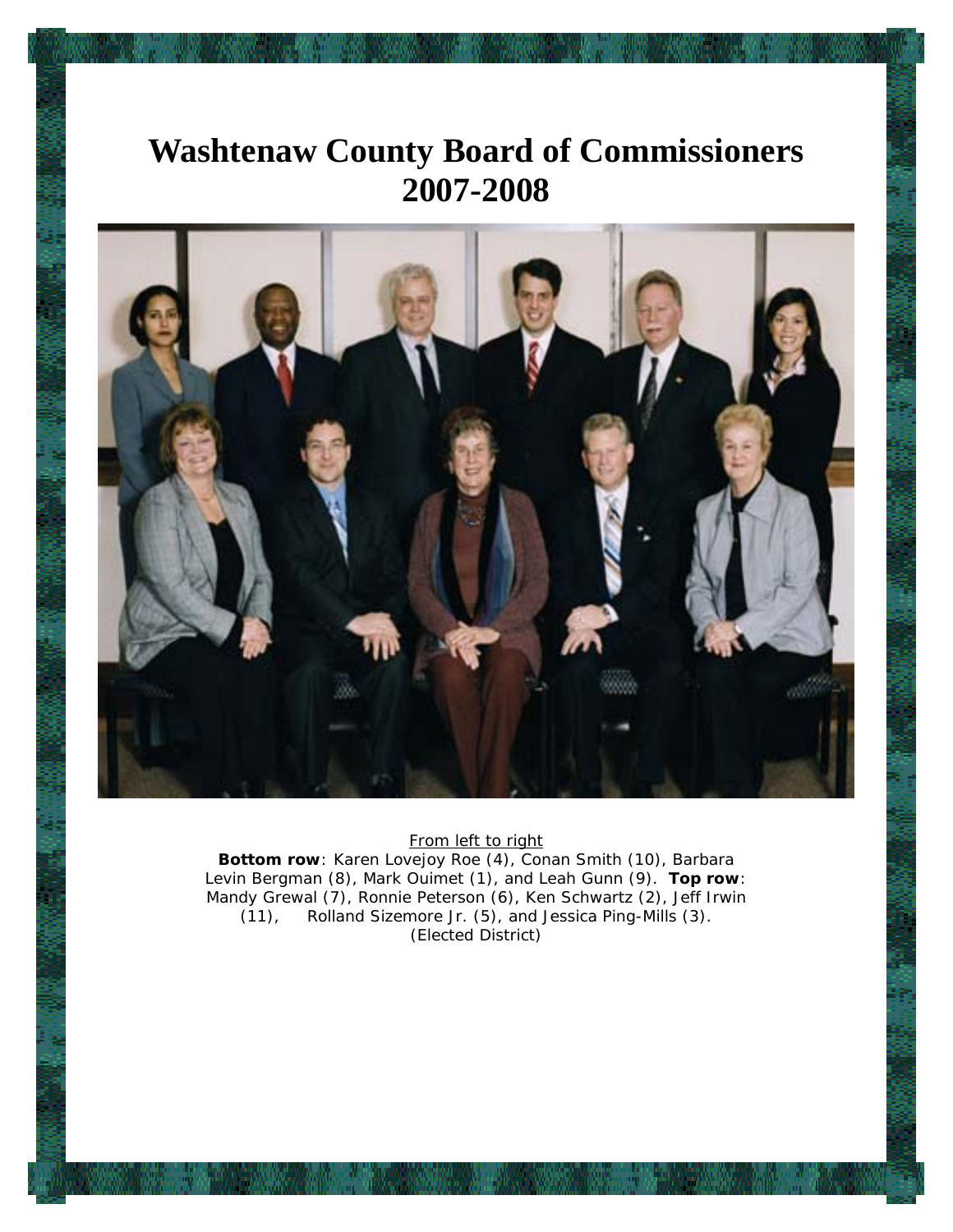

County Administrator 220 N. Main Street PO Box 8645 Ann Arbor, MI 48107-8645 734-222-6850 Fax 734-222-6715 http://www.ewashtenaw.org

**May 1, 2007** 



#### **To the Citizens of Washtenaw County:**

I am pleased to present the Washtenaw County Citizen's Annual Financial Report for the fiscal year ended December 31, 2006. This type of financial report is called a Popular Annual Financial Report (PAFR). This is Washtenaw County's first publication of a PAFR.

Each year the County of Washtenaw publishes a document called the Comprehensive Annual Financial Report (CAFR). The CAFR is comprised of 140 pages of detailed financial statements, note disclosures, supplemental schedules, and statistical tables. The CAFR contains financial statements for the County, which are prepared in accordance with Generally Accepted Accounting Principles (GAAP) and the standards and guidelines set by the Governmental Accounting Standards Board. The CAFR also includes an independent auditor's report which states that the information contained in the financial statements has been audited by the firm, and with reasonable assurance, the financial information is complete, presented accurately, and in the correct format. To meet GAAP requirements, much of the information in the report is technical and complex, resulting in a document that is not very user friendly for the average person.

The information presented here has been taken from the Washtenaw County Comprehensive Annual Financial Report for the fiscal year ended December 31, 2006. This Popular Annual Financial Report has been prepared to provide a less technical discussion of County finances. It also includes a brief discussion of County programs and initiatives. Hopefully, this document will help Washtenaw's residents gain a better understanding of County government. It is not intended to replace the CAFR, which is available from the Finance Department.

Bob Guenzel, County Administrator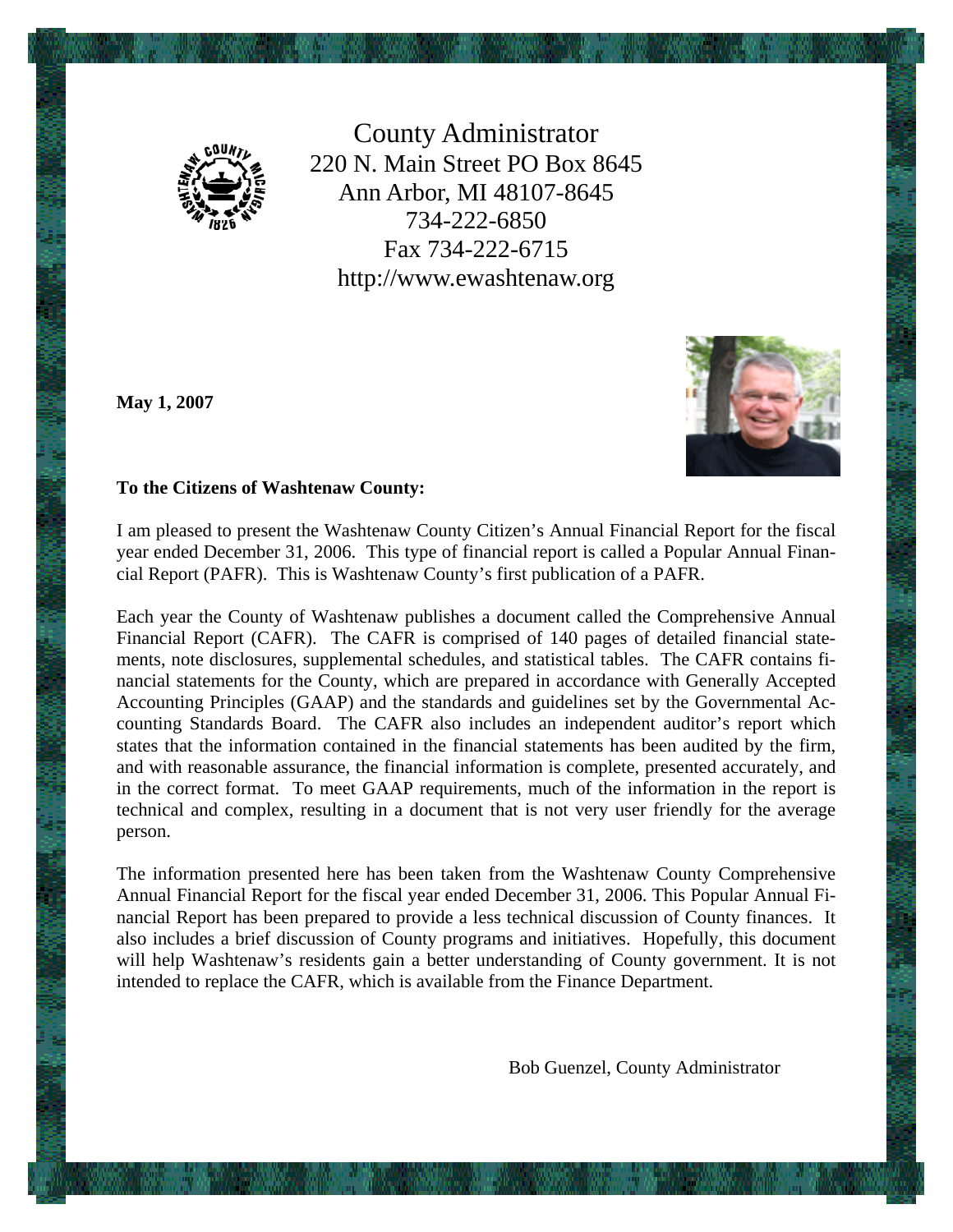# **Map of Washtenaw County, Michigan**



Washtenaw County, incorporated in 1827, is located in the southeast region of Michigan's Lower Peninsula, approximately 40 miles west of Detroit. The county encompasses 28 cities, villages and townships, settings range from urban to rural and small town to suburban. It is the sixth largest county in the State of Michigan, with an estimated 2006 population of 347,111. Sixty-five percent of the County's population resides in four main areas. Its major cities are Ann Arbor and Ypsilanti, with estimated populations of 53,017 and 34,530, respectively. It covers an area of approximately 710 square miles. The county seat is located in the City of Ann Arbor.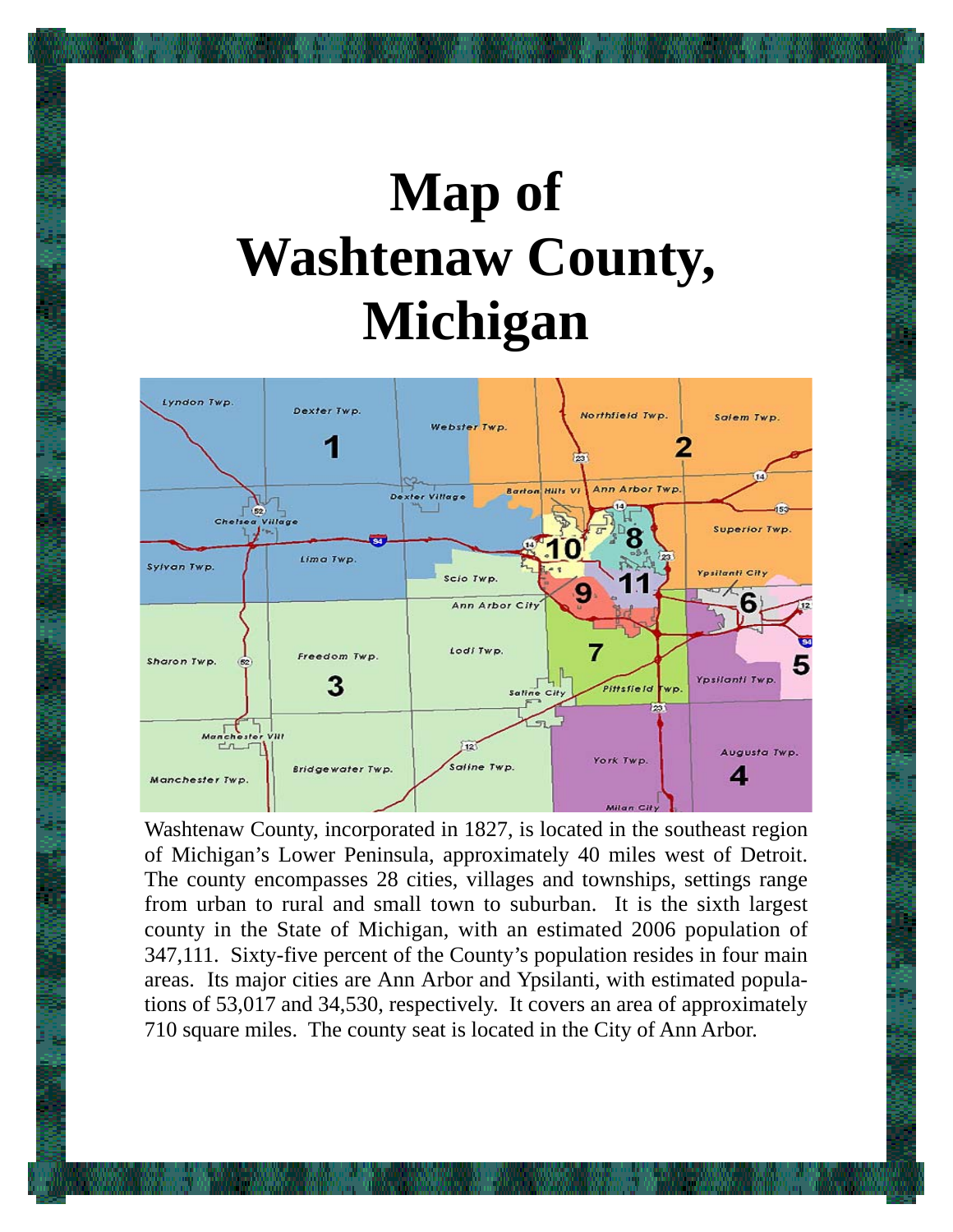## **Local Economy**

Washtenaw County's vibrant economy is centered on seven business sectors. Major industries located within the government's boundaries or in close proximity include alternative energies, automotive research and development, engineering and production, homeland security and defense, imaging and vision, information technologies, life sciences, and printing and online information. In addition, many high quality educational institutions, most notably the University of Michigan and Eastern Michigan University, and healthcare facilities are located within our borders. The county also is a significant economic presence thanks to the vast array of services provided by more than 1,200 employees. The innovative-based economy in the County is thriving.

#### **Unemployment**

Because of its location in a region with a varied economic base, unemployment has been consistently below the state and national averages, 6.8 and 4.6 percent respectively. Although Washtenaw County has one of the healthiest economies in the state, manufacturing layoffs and job losses in trade, transportation, and utilities affected the local unemployment rate. Since 2000, the unemployment rate steadily rose to a decade high and current rate of 4.4 percent (2006).

Unemployment is expected to increase above the national average in the wake of Pfizer Global Research & Development's decision to close its Ann Arbor operations and eliminate 2,100 positions. As the County realizes the full impact of Pfizer's departure, the trickle-down effect could result in 2,000 to 4,000 additional job eliminations for contract workers, temporary employees and lost business in the surrounding retail industries.

#### **Strong Population Growth**

Washtenaw County has maintained strong population growth over the past two decades. This growth is expected to continue in the foreseeable future. Over 48% of our residents 25 years and older have completed four or more years of college. The median household income of our residents is over 17% higher than that of the State of Michigan and over 25% higher than the United States as a whole. Personal income figures for our residents have risen significantly in recent years, over 38% since 1995. This indicates a healthy economy and a higher standard of living for our residents.

#### **Strong Growth in Taxable Values / Property Tax Revenues**

Washtenaw County's total equalized value of taxable property has more than doubled over the last ten years. The equalized value of taxable property has realized an average 8.8% increase in growth per year for the past five consecutive years. The County's total equalized value of taxable property for 2006 was approximately \$18.5 billion, an increase over the prior year of \$1.0 billion, or roughly 5.8%. The economic base of the County is continuing to increase.

Property tax revenue not only increased in amount, 88.9 percent from six years ago, but also as the percentage of total revenue (a six year average of 42.9 percent), almost half of the revenue collected during 2006. Property taxes increased by approximately \$7.4 million (8.4 percent over the prior year). This increase is the product of increased taxable values and residential growth. An increase of \$19.5 million or 37.4 percent that occurred over prior years was a result of accelerated revenue recognition pursuant to Public Act 357 of 2004, which serves as a substitute for state revenue sharing payments.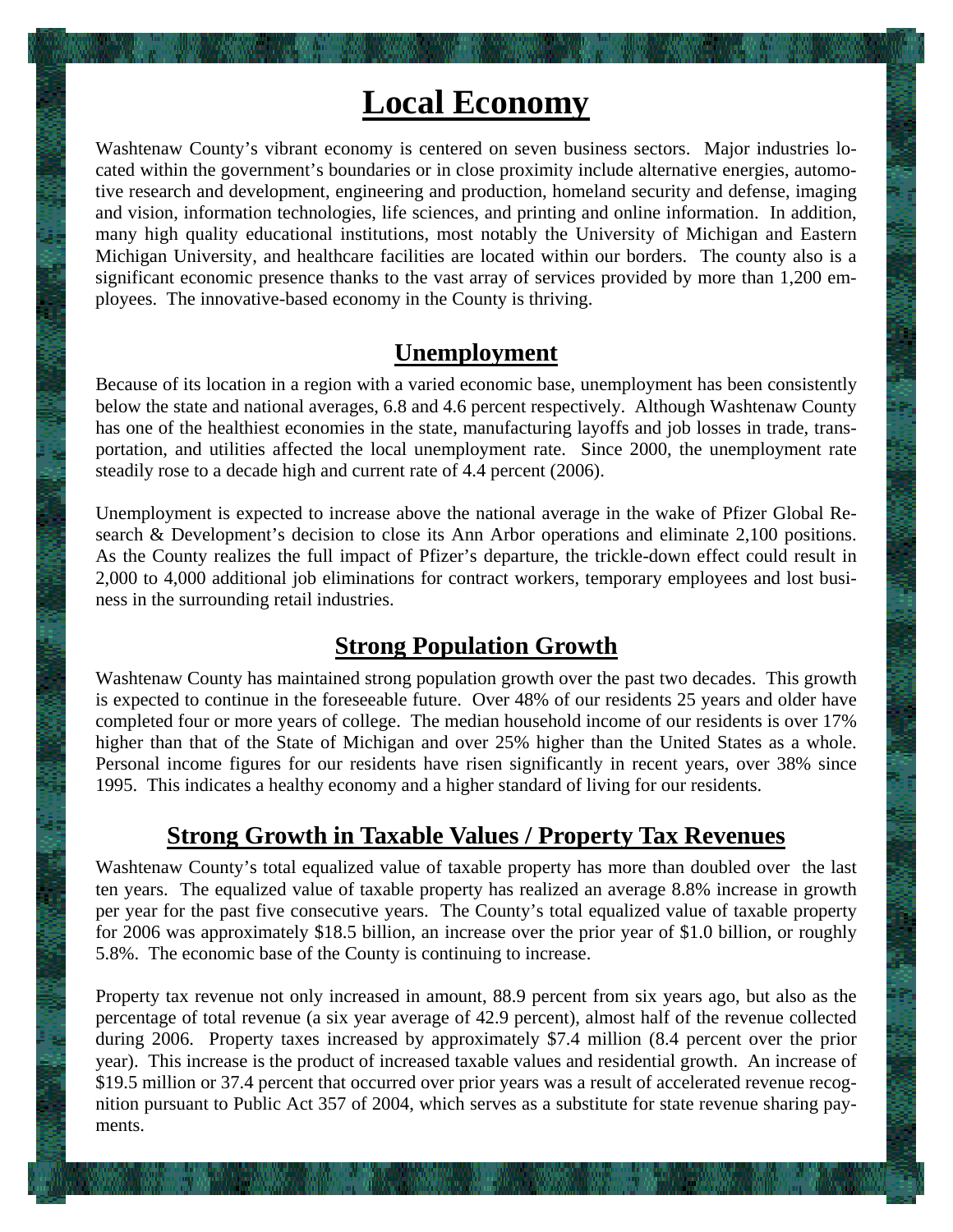### **Washtenaw County's Net Assets December 31, 2006**

|                                   |               | <b>Governmental activities</b> |             |      | <b>Business-type activities</b> |      |            | <b>Total</b>  |               |  |
|-----------------------------------|---------------|--------------------------------|-------------|------|---------------------------------|------|------------|---------------|---------------|--|
|                                   | 2005<br>2006  |                                |             | 2006 |                                 | 2005 |            | 2006          | 2005          |  |
| Current and other assets          | \$146,437,976 | \$                             | 128,440,906 | \$   | 22,615,409                      | \$   | 20,037,428 | \$169,053,385 | \$148,478,334 |  |
| Capital assets                    | 123,301,798   |                                | 116,410,463 |      |                                 |      |            | 123,301,798   | 116,410,463   |  |
| Total assets                      | 269,739,774   |                                | 244,851,369 |      | 22,615,409                      |      | 20,037,428 | 292,355,183   | 264,888,797   |  |
| Long-term liabilities outstanding | 69,458,113    |                                | 47,905,323  |      | 12,011,586                      |      | 10,011,207 | 81,469,699    | 57,916,530    |  |
| Other liabilities                 | 24,938,695    |                                | 42,723,293  |      | 517,950                         |      | 303,403    | 25,456,645    | 43,026,696    |  |
| <b>Total liabilities</b>          | 94,396,808    |                                | 90,628,616  |      | 12,529,536                      |      | 10,314,610 | 106,926,344   | 100,943,226   |  |
| Net assets:                       |               |                                |             |      |                                 |      |            |               |               |  |
| Invested in capital assets, net   |               |                                |             |      |                                 |      |            |               |               |  |
| of related debt                   | 90,342,374    |                                | 80,296,301  |      | -                               |      |            | 90,342,374    | 80,296,301    |  |
| Restricted                        | 6,812,864     |                                | 6,676,094   |      |                                 |      |            | 6,812,864     | 6,676,094     |  |
| Unrestricted                      | 78,187,728    |                                | 67,250,358  |      | 10,085,873                      |      | 9,722,818  | 88,273,601    | 76,973,176    |  |
| Total net assets                  | \$175,342,966 | \$                             | 154,222,753 |      | 10,085,873                      | S    | 9,722,818  | \$185,428,839 | \$163,945,571 |  |

### **Washtenaw County's Changes in Net Assets Year ended December 31, 2006**

|                                        | <b>Governmental activities</b> |                  |     | <b>Business-type activities</b> |    |             | Total |               |    |               |
|----------------------------------------|--------------------------------|------------------|-----|---------------------------------|----|-------------|-------|---------------|----|---------------|
|                                        | 2006                           | 2005             |     | 2006                            |    | 2005        |       | 2006          |    | 2005          |
| Revenue:                               |                                |                  |     |                                 |    |             |       |               |    |               |
| Program revenue:                       |                                |                  |     |                                 |    |             |       |               |    |               |
| Charges for services                   | 29,738,776<br>\$.              | \$<br>32,766,765 | \$. | 3,566,189                       | \$ | 3,048,951   | \$.   | 33,304,965    | \$ | 35,815,716    |
| Operating grants and contributi        | 61,329,306                     | 60,027,293       |     | 11,960                          |    | 27,424      |       | 61,341,266    |    | 60,054,717    |
| Capital grants and contribution        | 76,441                         | 211,159          |     |                                 |    |             |       | 76,441        |    | 211,159       |
| General revenue:                       |                                |                  |     |                                 |    |             |       |               |    |               |
| Property taxes                         | 95,271,757                     | 87,864,506       |     |                                 |    |             |       | 95,271,757    |    | 87,864,506    |
| Grants and contributions not           |                                |                  |     |                                 |    |             |       |               |    |               |
| restricted to specific prograr         | 366,250                        | 457.637          |     |                                 |    |             |       | 366,250       |    | 457.637       |
| Other                                  | 4,150,209                      | 2,558,336        |     | 763,766                         |    | (141,666)   |       | 4,913,975     |    | 2,416,670     |
| <b>Total revenue</b>                   | 190,932,739                    | 183,885,696      |     | 4,341,915                       |    | 2,934,709   |       | 195,274,654   |    | 186,820,405   |
| Expenses:                              |                                |                  |     |                                 |    |             |       |               |    |               |
| Legislative                            | 539,323                        | 722.185          |     |                                 |    |             |       | 539.323       |    | 722.185       |
| Judicial                               | 24,021,026                     | 22,588,152       |     |                                 |    |             |       | 24,021,026    |    | 22,588,152    |
| General government                     | 17,350,638                     | 18,760,566       |     |                                 |    |             |       | 17,350,638    |    | 18,760,566    |
| Public safety                          | 46,907,810                     | 45,341,263       |     |                                 |    |             |       | 46,907,810    |    | 45,341,263    |
| Public works                           | 869,372                        | 608,029          |     |                                 |    |             |       | 869,372       |    | 608,029       |
| Health                                 | 38,859,023                     | 35,694,857       |     |                                 |    |             |       | 38,859,023    |    | 35,694,857    |
| Social services                        | 30,222,984                     | 26,681,106       |     |                                 |    |             |       | 30,222,984    |    | 26,681,106    |
| Culture and recreation                 | 7,998,879                      | 6,891,231        |     |                                 |    |             |       | 7,998,879     |    | 6,891,231     |
| Other activities                       | 4,506,919                      | 4,336,497        |     |                                 |    |             |       | 4,506,919     |    | 4,336,497     |
| Interest on long-term debt             | 1,375,511                      | 1,027,653        |     |                                 |    |             |       | 1,375,511     |    | 1,027,653     |
| Delinquent tax collections             |                                |                  |     |                                 |    |             |       |               |    |               |
| and related activities                 |                                |                  |     | 1,218,973                       |    | 905,801     |       | 1,218,973     |    | 905,801       |
| <b>Total expenses</b>                  | 172,651,485                    | 162,651,539      |     | 1,218,973                       |    | 905,801     |       | 173,870,458   |    | 163,557,340   |
| Increase in net assets before transfer | 18.281.254                     | 21,234,157       |     | 3,122,942                       |    | 2,028,908   |       | 21,404,196    |    | 23.263.065    |
| Transfers                              | 2,838,959                      | 2,546,616        |     | (2,759,887)                     |    | (1,921,574) |       | 79.072        |    | 625.042       |
| Increase in net assets                 | 21,120,213                     | 23,780,773       |     | 363,055                         |    | 107,334     |       | 21,483,268    |    | 23,888,107    |
| Net assets - beginning                 | 154,222,753                    | 130,441,980      |     | 9,722,818                       |    | 9,615,484   |       | 163,945,571   |    | 140,057,464   |
| Net assets - end of year               | \$175,342,966                  | 154,222,753      |     | 10,085,873                      |    | 9,722,818   |       | \$185,428,839 |    | \$163,945,571 |
|                                        |                                |                  |     |                                 |    |             |       |               |    |               |

*This data is derived from the County's 2006 Comprehensive Annual Financial Report.*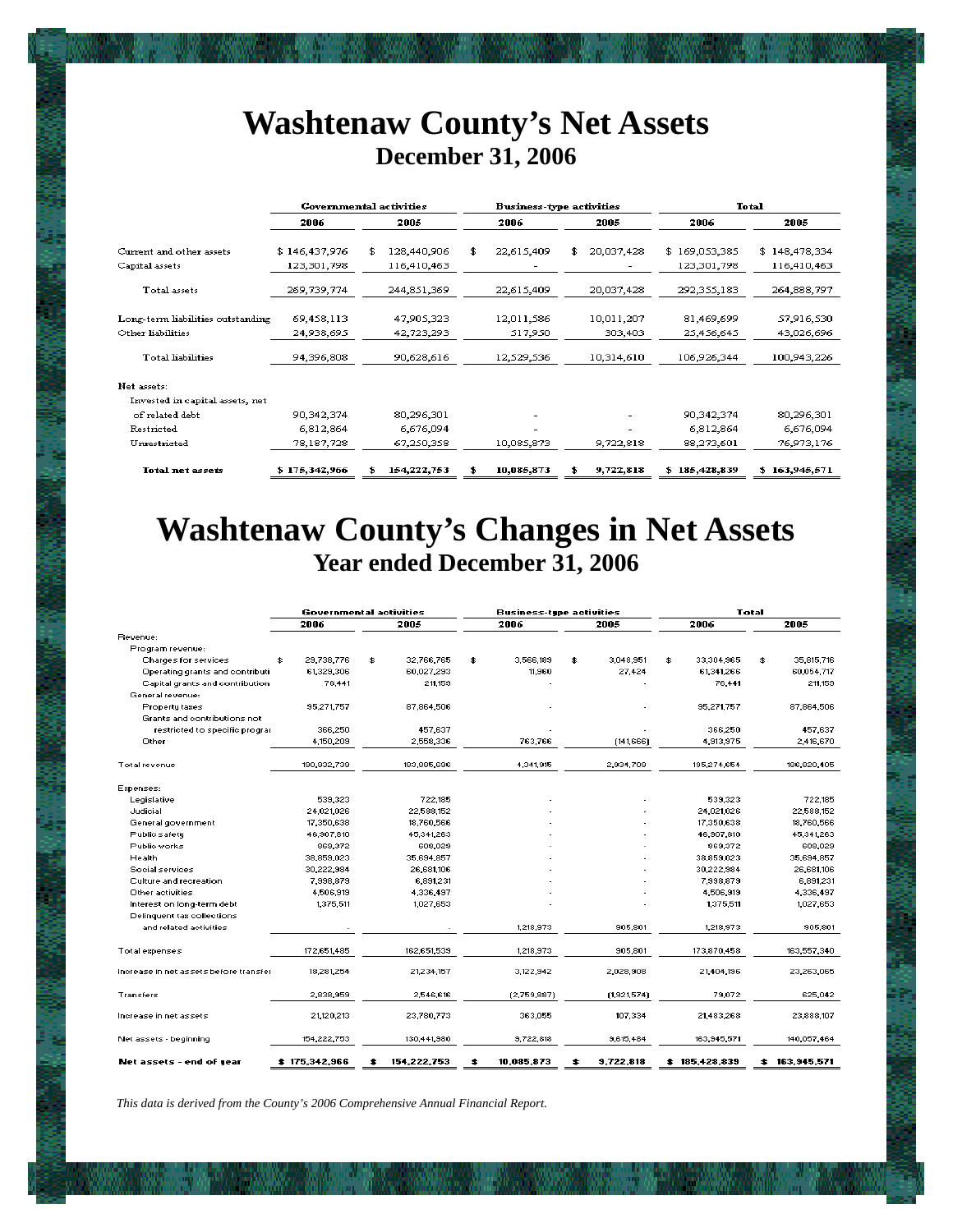#### **Washtenaw County Statement of Revenues, Expenditures, and Changes in Fund Balances Year Ended December 31, 2006**

|                                | General          | Community<br>Support &<br>Treatment<br>Services | Parks and<br>Recreation | Revenue<br>Sharing<br>Reserve | County<br>Debt<br>Service | County<br>Capital<br>Projects | Other<br>Governmental<br>Funds | <b>Total</b><br>Governmental<br>Funds |
|--------------------------------|------------------|-------------------------------------------------|-------------------------|-------------------------------|---------------------------|-------------------------------|--------------------------------|---------------------------------------|
| Revenues                       |                  |                                                 |                         |                               |                           |                               |                                |                                       |
| Taxes                          | \$<br>66,237,030 | \$                                              | \$<br>9,738,192         | 19,296,535<br>\$              | \$                        | \$                            | \$                             | \$<br>95,271,757                      |
| Licenses and permits           | 174,530          |                                                 |                         |                               |                           |                               | 2,662,811                      | 2,837,341                             |
| Intergovernmental              | 5,308,246        | 19,731,075                                      |                         |                               | 470,151                   |                               | 32,397,459                     | 57,906,931                            |
| Charges for services           | 16,911,965       | 365,040                                         | 3,221,211               |                               |                           | 574,489                       | 3,600,326                      | 24,673,031                            |
| Fines and forfeits             | 1,118,938        |                                                 |                         |                               |                           |                               | 66,530                         | 1,185,468                             |
| Investment income              | 1,145,749        |                                                 | 1,061,558               | 448,842                       | 1,134                     | 875,171                       | 226,765                        | 3,759,219                             |
| Other                          | 917,865          | 446,493                                         | 214,014                 |                               | $\overline{a}$            | 418,663                       | 3,322,943                      | 5,319,978                             |
| Total revenues                 | 91,814,323       | 20,542,608                                      | 14.234.975              | 19,745,377                    | 471,285                   | 1,868,323                     | 42,276,834                     | 190,953,725                           |
| Expenditures<br>Current:       |                  |                                                 |                         |                               |                           |                               |                                |                                       |
| Legislative                    | 527,328          |                                                 |                         |                               |                           |                               |                                | 527,328                               |
| Judicial                       | 16.216.012       |                                                 |                         |                               |                           |                               | 6,682,837                      | 22,898,849                            |
| General government             | 11,648,323       |                                                 |                         |                               |                           |                               | 312,245                        | 11,960,568                            |
| Public safety                  | 40,911,096       |                                                 |                         |                               |                           |                               | 5,087,227                      | 45,998,323                            |
| Public works                   |                  |                                                 |                         |                               |                           |                               | 832,179                        | 832,179                               |
| Health                         |                  | 21,681,372                                      |                         |                               |                           |                               | 16,139,353                     | 37,820,725                            |
| Social services                | 1,574,522        |                                                 |                         |                               |                           |                               | 28,190,894                     | 29,765,416                            |
| Culture and recreation         | 654,343          |                                                 | 12,340,075              |                               |                           |                               | 844,653                        | 13,839,071                            |
| Other                          | 4,506,919        |                                                 |                         |                               |                           |                               |                                | 4,506,919                             |
| Debt service:                  |                  |                                                 |                         |                               |                           |                               |                                |                                       |
| Principal                      |                  |                                                 |                         |                               | 1,369,476                 |                               | 1,615,000                      | 2,984,476                             |
| Interest and fiscal charges    |                  |                                                 |                         |                               | 825,866                   |                               | 374,385                        | 1,200,251                             |
| Bond issuance costs            |                  |                                                 |                         |                               |                           | 183,585                       |                                | 183,585                               |
| Capital outlay                 |                  |                                                 |                         |                               |                           | 7,136,562                     | 67,375                         | 7,203,937                             |
|                                |                  |                                                 |                         |                               |                           |                               |                                |                                       |
| Total expenditures             | 76,038,543       | 21,681,372                                      | 12,340,075              |                               | 2,195,342                 | 7,320,147                     | 60,146,148                     | 179,721,627                           |
| Revenues over (under)          |                  |                                                 |                         |                               |                           |                               |                                |                                       |
| expenditures                   | 15,775,780       | (1, 138, 764)                                   | 1,894,900               | 19,745,377                    | (1,724,057)               | (5,451,824)                   | (17,869,314)                   | 11,232,098                            |
| Other financing sources (uses) |                  |                                                 |                         |                               |                           |                               |                                |                                       |
| Issuance of bonds              |                  |                                                 |                         |                               |                           | 23,750,000                    |                                | 23,750,000                            |
| Premium on bonds               |                  |                                                 |                         |                               |                           | 236,004                       |                                | 236,004                               |
| Transfers in                   | 6,958,254        | 1,280,906                                       |                         |                               | 1,723,248                 | 18,829,469                    | 19,513,999                     | 48,305,876                            |
| Transfers out                  | (22, 332, 075)   |                                                 |                         | (5,920,969)                   |                           | (15, 288, 372)                | (2,623,732)                    | (46, 165, 148)                        |
| Total other sources (uses)     | (15,373,821)     | 1,280,906                                       |                         | (5,920,969)                   | 1,723,248                 | 27,527,101                    | 16,890,267                     | 26,126,732                            |
| Net change in fund balances    | 401,959          | 142,142                                         | 1,894,900               | 13,824,408                    | (809)                     | 22,075,277                    | (979, 047)                     | 37,358,830                            |
| Fund balances:                 |                  |                                                 |                         |                               |                           |                               |                                |                                       |
| Beginning of year, as restated | 8,091,326        | 904,322                                         | 17,234,808              | 29,192,442                    | 1,745                     | 14,890,649                    | 7,374,474                      | 77,689,766                            |
| End of year                    | 8,493,285<br>\$  | \$<br>1,046,464                                 | 19,129,708<br>\$        | 43,016,850<br>£               | 936<br>\$                 | \$36,965,926                  | 6,395,427<br>\$                | \$115,048,596                         |

*This data is derived from the County's 2006 Comprehensive Annual Financial Report. It does not include the proprietary or fiduciary funds.* 

- At the close of fiscal year 2006, the County's governmental funds reported combined ending fund balances of \$115,048,596, an increase of \$37,358,830 in comparison with the prior year.
- 8% of the ending fund balances, or \$8,352,216, is available for spending at the governments discretion (Undesignated fund balance).
- 92% of the ending fund balances are subject to the underlying limitations applicable to the particular special revenue, debt service, and capital project funds.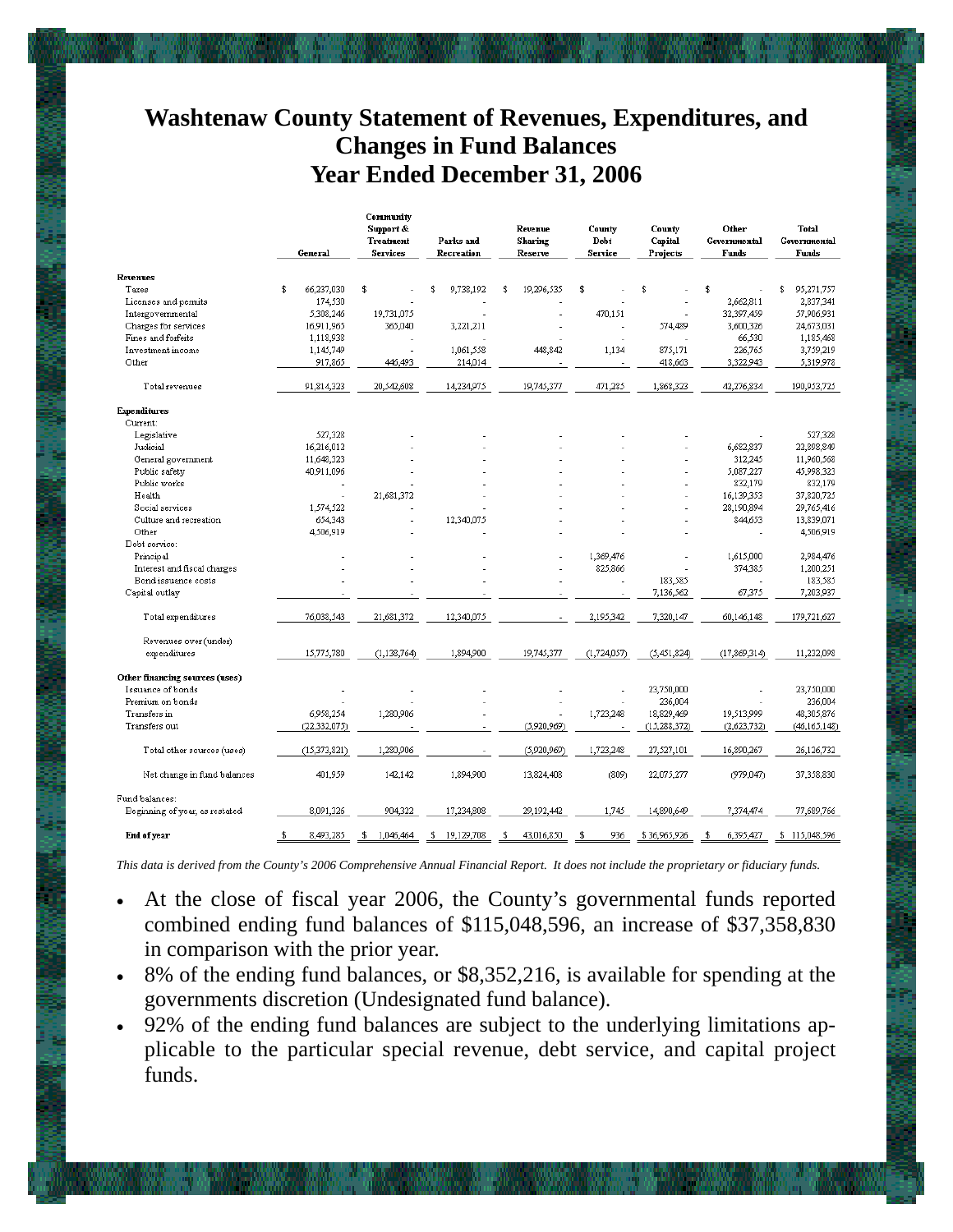# **Washtenaw County Debt**

|                                                  |                          | <b>Governmental activities</b> | Business-type activities            |                                              | Total                           |                                 |  |  |
|--------------------------------------------------|--------------------------|--------------------------------|-------------------------------------|----------------------------------------------|---------------------------------|---------------------------------|--|--|
|                                                  | 2006                     | 2005                           | 2006                                | 2005                                         | 2006                            | 2005                            |  |  |
| General obligation bonds<br>Delinquent tax notes | \$ 56,400,000            | 35,615,000<br>\$               | \$<br>$\sim$ 10 $\pm$<br>12.000.000 | \$<br>$\overline{\phantom{0}}$<br>10.000.000 | 56,400,000<br>\$.<br>12,000,000 | 35,615,000<br>\$.<br>10,000,000 |  |  |
|                                                  | $\overline{\phantom{a}}$ | $\overline{\phantom{a}}$       |                                     |                                              |                                 |                                 |  |  |
| Total                                            | \$56,400,000             | 35.615.000<br>\$               | 12,000,000<br>\$.                   | \$10,000,000                                 | \$68,400,000                    | \$45,615,000                    |  |  |

*This data is derived from the County's 2006 Comprehensive Annual Financial Report.* 



Washtenaw County has received excellent marks when it comes to credit risk. The primary reason is that we keep our number one goal of ensuring long term fiscal stability at the forefront of every decision. By keeping the future our focus we have been able to keep borrowing to a minimum year after year.

# **Our County Bond Rating:**

**Standard & Poor's = AA+ Moody's = Aa2** 

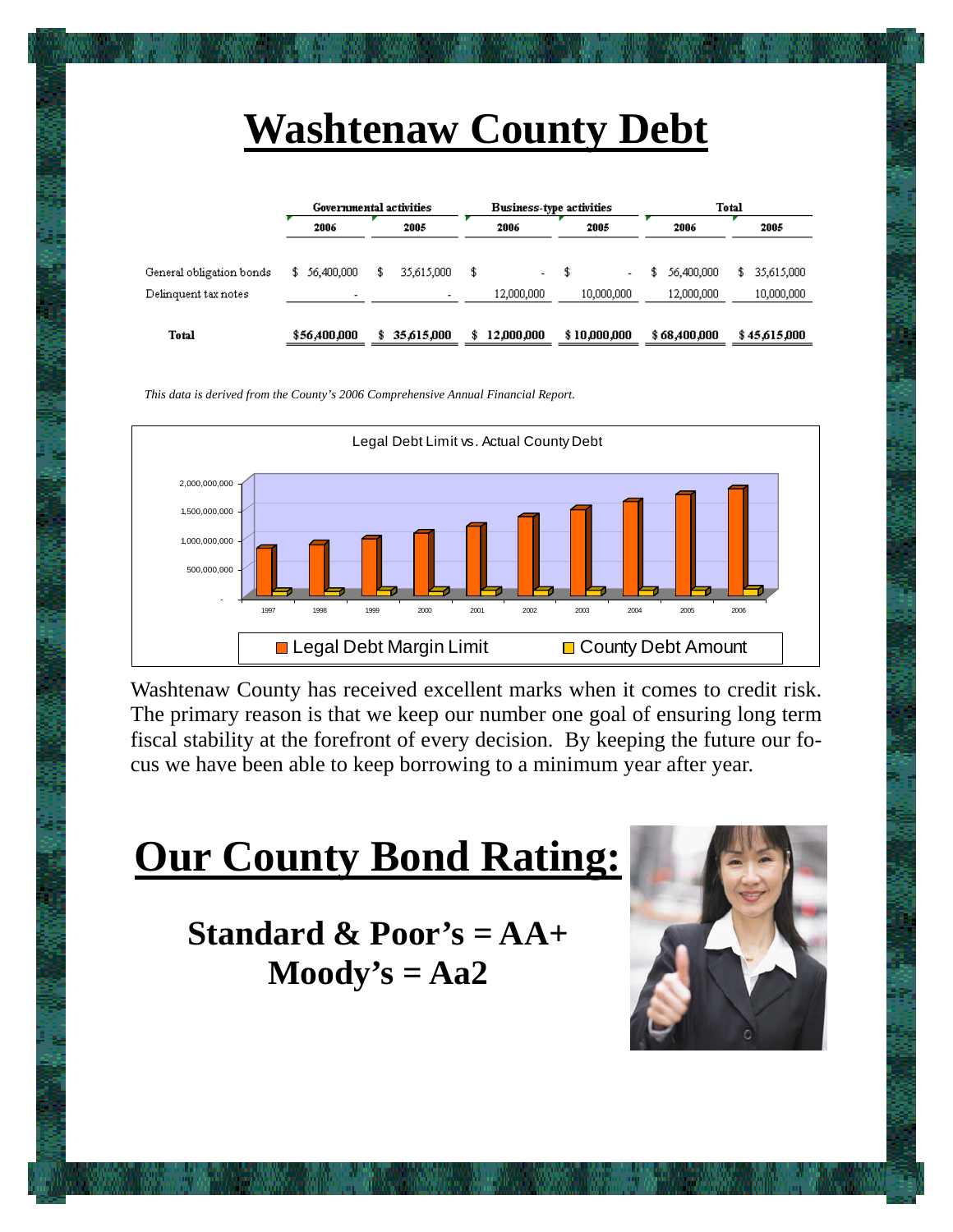# **Ensuring Washtenaw County's Long Term Fiscal Stability**

• Washtenaw County General Fund Revenues have maintained steady growth despite a struggling state/national economy.

#### **General Fund Revenues 1997 - 2006**



• Washtenaw County General Fund Expenditures have remained in check in order to allow our General Fund Unreserved fund balance to stay healthy.



- At the end of 2006 the General Fund had a surplus of \$401,959 bringing the Unreserved balance fund to a total of \$8,352,216 or approximately 8 percent of total fund expenditures and transfers out.
- The Government Finance Offi-

cers Association (GFOA) recommends that general purpose governments maintain unreserved fund balance in their general fund of no less than 5-15 percent of regular general fund operating revenues.

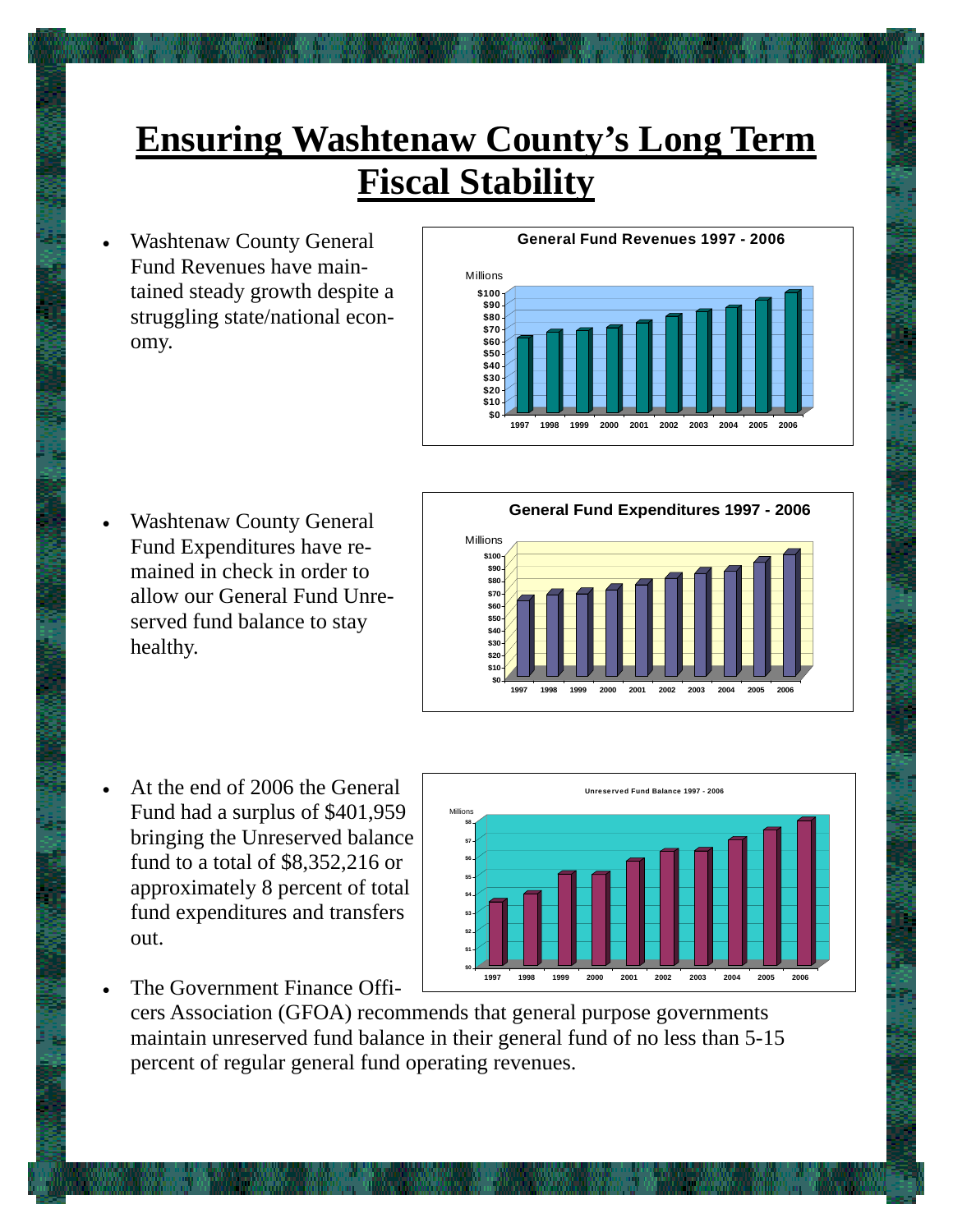# **Washtenaw County Initiatives**

### **Wireless Washtenaw:**

- Wireless Washtenaw is a County community coming together to provide free or lower-cost access to the Internet for anyone in Washtenaw County, regardless of their location or economic status.
- Perhaps the most exciting aspect of Wireless Washtenaw is that the extraordinary collaboration of the private and public sectors will mean that this wireless network will be available county-wide, with no taxpayer dollars spent on its construction, maintenance, nor operation.



### **Other Local Collaborations:**

- Community Collaborative of Washtenaw County
- Dispute Resolution Center of Washtenaw County
- Food System Economic Partnership
- Humane Society of Huron Valley
- Huron River Watershed Council
- Project Outreach (PORT)
- River Raisin Watershed Council
- Shelter Association of Washtenaw County
- SOS Community Services
- Southeast Michigan Council of Governments
- Southwest Washtenaw Council of Governments
- Washtenaw Area Teens for Tomorrow